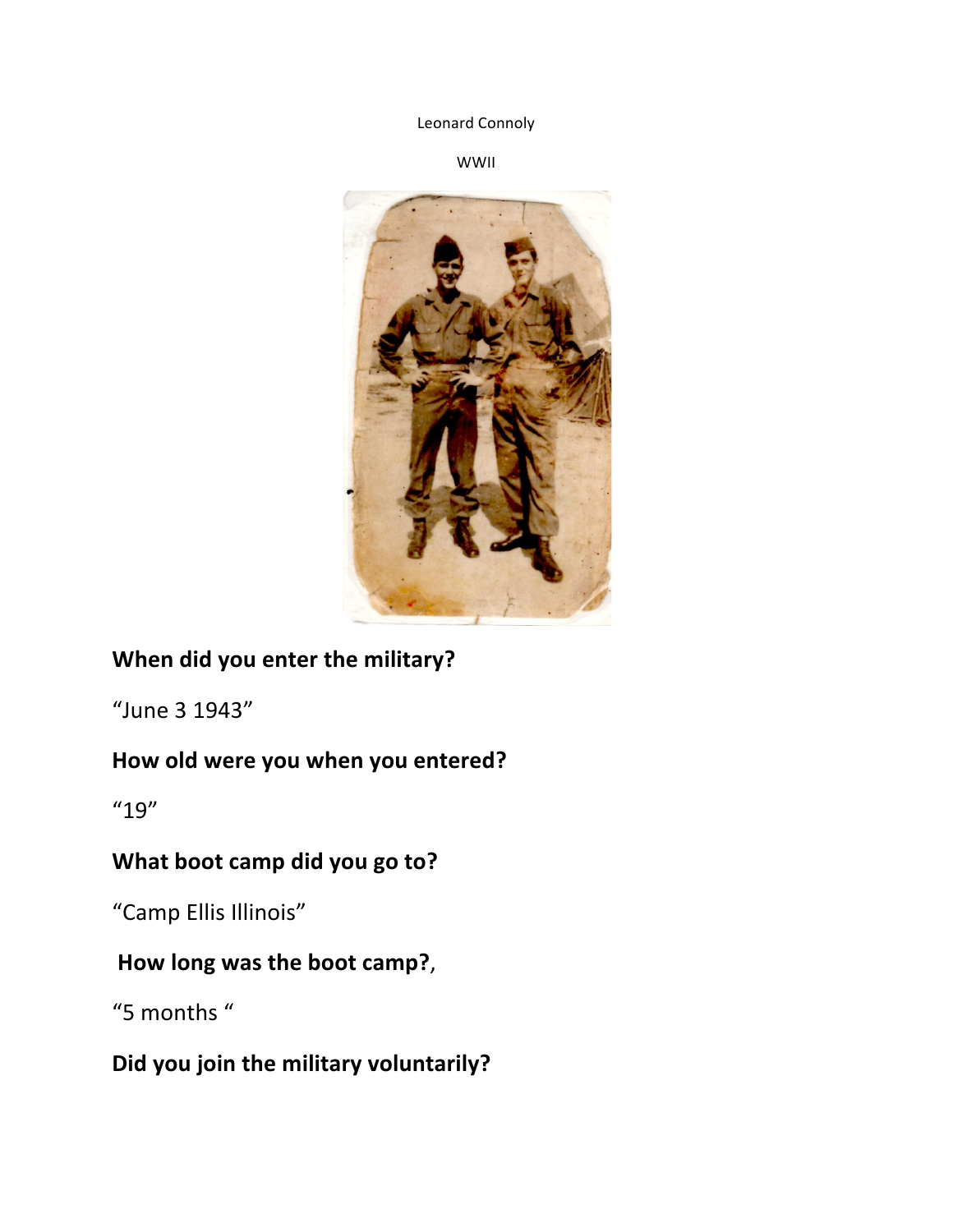"I was drafted. I couldn't go because I was in high school."

## **What branch of military where you in?**

"I was in the army"

## **What equipment did you use on a daily basis?**

"Feet, I used my feet"

# That's very important isn't it?

"It sure as hell is, you got to get there, and you got to move when they tell you."

### **What rank you did you achieve?**

"I was in the quarter master"

## Were you wounded while you were in the military? If you were in **what way were you wounded?**

"No I was very lucky"

### **Were you in any famous campaigns or battles?**

Yes, I was in the battle of the bulge

### Did you receive any awards or medals for your service?

"Just the campaign medals that's all"

### What happened when you were in the battle of the bulge?

"We were chased out of the town of Liège. We had the big supply dump on the river Meuse and the Germans wanted to get it because we had food on that side of the river and on the other side we had gas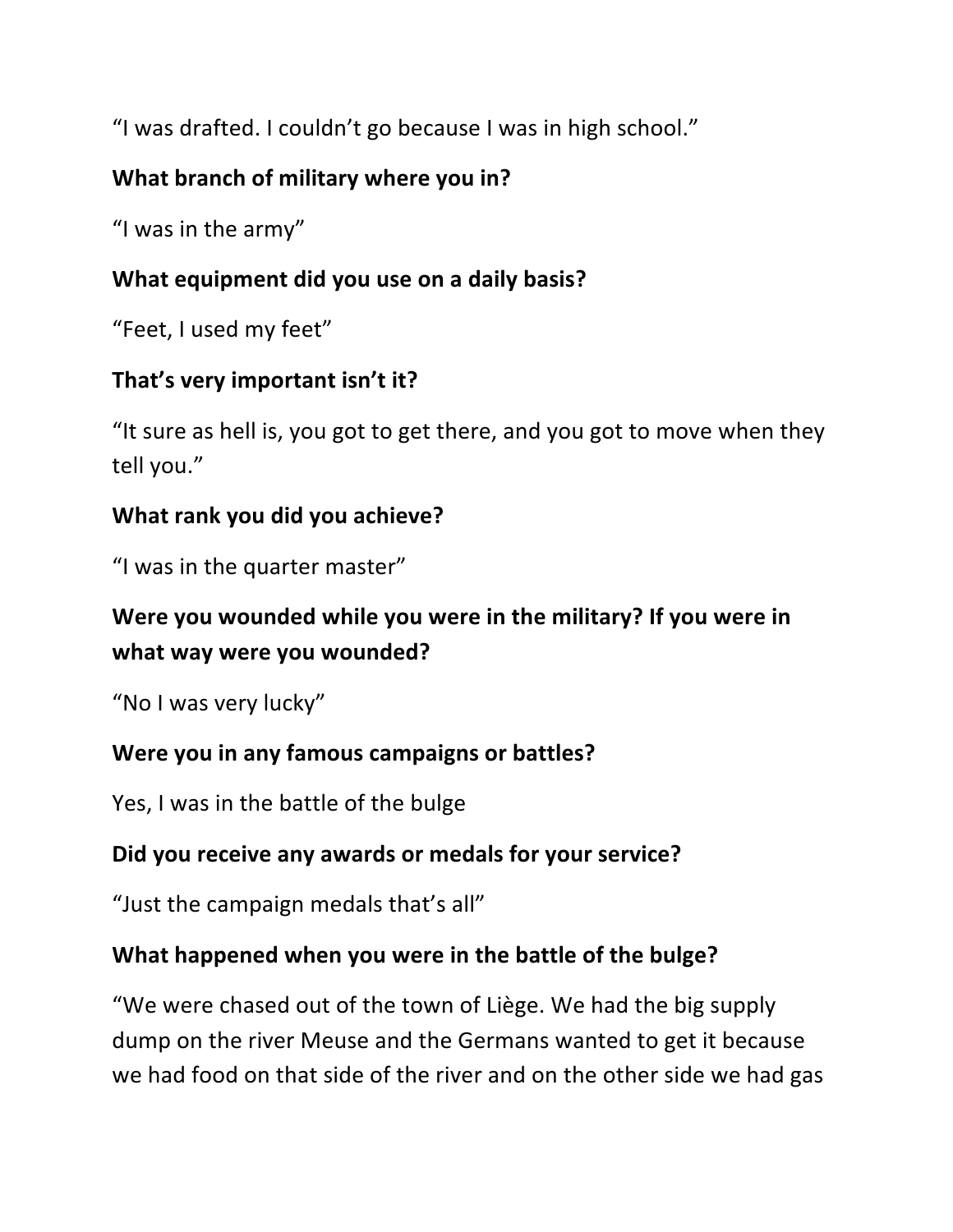and engineering supplies like bull dozers and all the heavy equipment. And it was important they got it there to get us the hell out of there."

### What a "normal or average Day" while you were in the military?

"Well it starts with revelry usually at 5 and then breakfast and then calisthenics and any routine details that you're on during the day. It gets pretty monotonous sometimes."

## **When would you go to bed?**

"Well naturally it depends on the situation of where you were. Naturally if I was in the barracks somewhere and they had the routine where retreat is at five o'clock after that is supper and you can do what you want and you could go to bed at anytime you want. A lot of guys are sleepy heads they go right in and other guys stay up all night."

## What was your normal or most common routine while you were at war or battle?

"Well for instance you could be on a line, I'm speaking now of when we were in Belgium. We had these German prisoners that used to.... the supplies trucks would come in from the different outfits and we'd stop them take six prisoners, one man and you go out with a list prepared with things they had to pick up and you know the Henry Hudson river? along the Hudson?, well it was like that. We had supplies stacked, going north bound and south bound, we had supplies stacked in the middle and we had them stacked like little houses, and you had to pick up so many of #19 per say and it might be soups or something and you go to the next one and that one might be spaghetti and meatballs and they had to get so many of them, we had it well regulated and you were just there to make watch the prisoners to make sure they put it in. we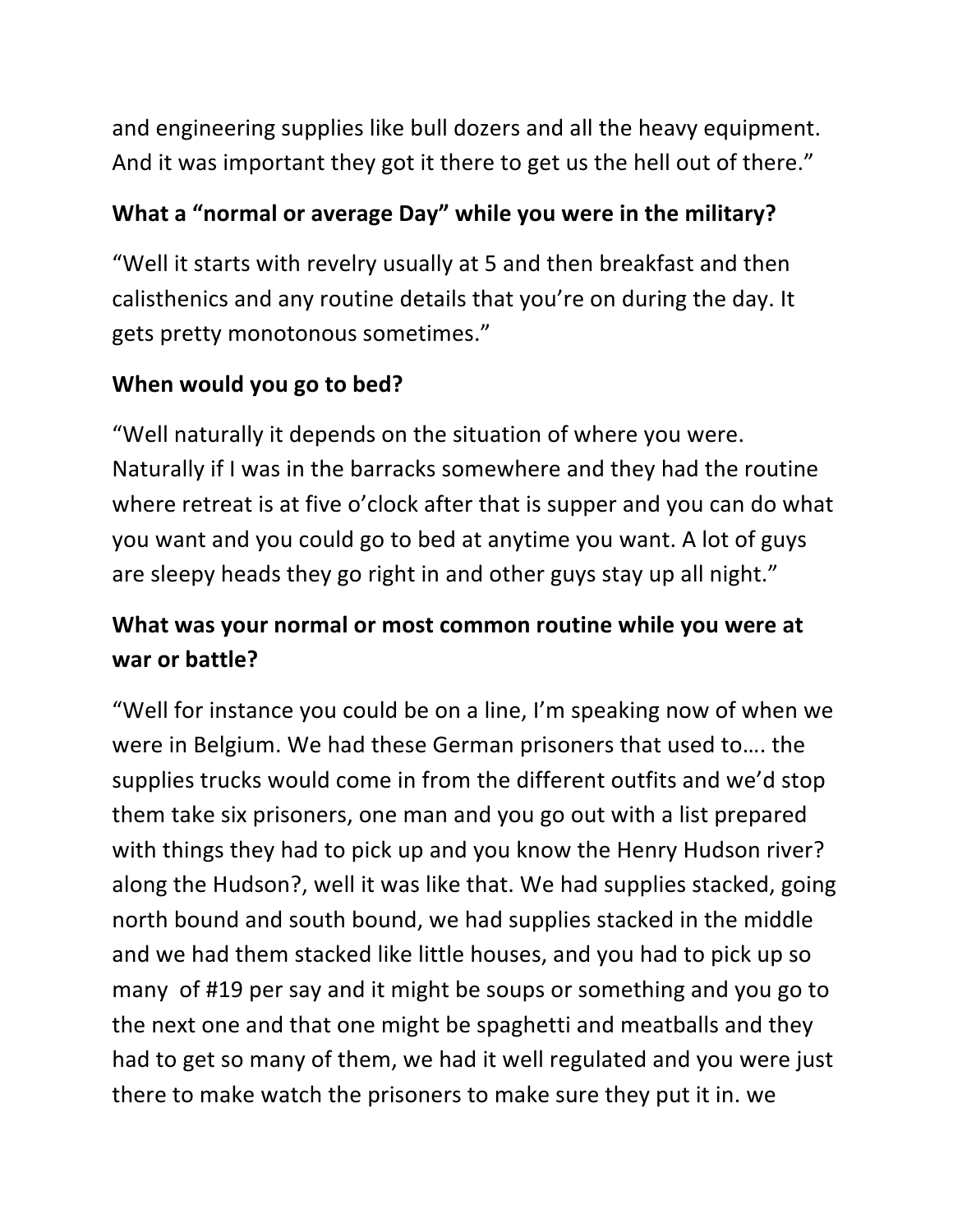would finish the route and I would drop them off at the prisoners compound. You would hop in a pool and wait for another one. This went on and on. Then you go back and do this for about 12 hours"

## **What type of firearm(s) did you use?**

Well I used the carbine.. Well I qualified for the Spring Field the old M1903 and on the carbine and on the 50 caliber machine gun.

## **Did you use any heavy weapon Artillery?**

 $''$ No"

# **Did you have any prisoners in Captivity like did you have any prisoners there?**

"Oh did we, yeah, we had a hell of a lot of them. I'm speaking of the time like in November of 44, we were loaded with them."

## What would be your estimate of how many prisoners that you had?

I gosh that's pretty hard, I don't know but a big number I'd say we had at least a thousand, they were in a stockade and we pull so many out to work for these work details. A truck would come in and they would want to get their supplies so would take six prisoners and one guard. You would get on the truck and pick up the stuff."

## While at war, what helped you pass the time?

"Thinking of home"

### **I** would imagine so

# What about the really hard times what did you think about then?

"I prayed a lot. I just wished that I could come home, and I did."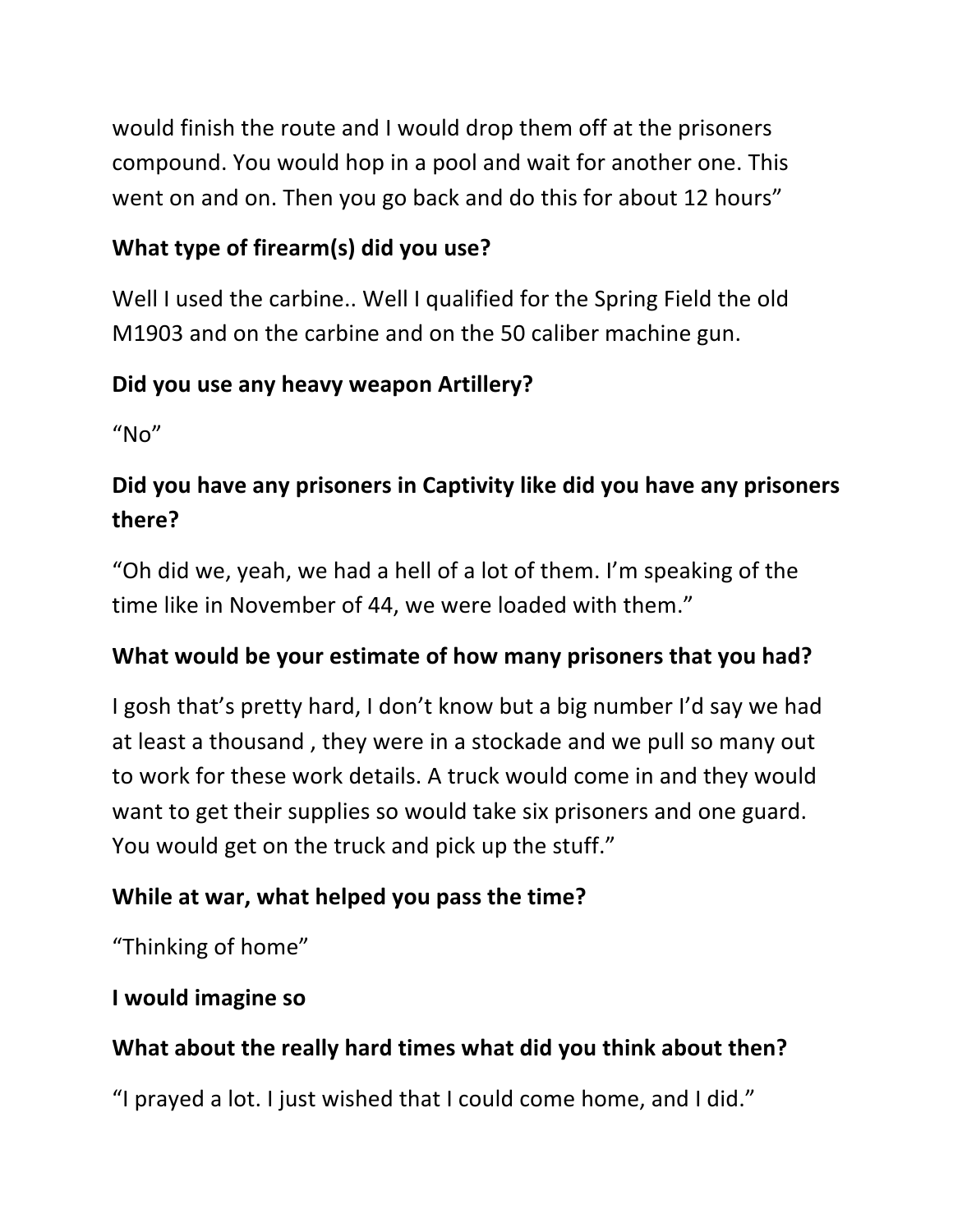# After you came home from war, did your perspective on anything change? Did you carry anything from the military with you after the **war?**

"When I first came home I was so god damn, excuse me for swearing, glad to get home that it is was euphoric. I didn't worry about anything I just wanted to have a good time and see a lot of my friends. There was about twenty of us that grew up together. Except for one, we all went in to either the navy, marines and so on."

### **Did they all come back?**

"All of them came back"

#### **Wow**

"Yeah thank god"

### **That's fortunate**

"Yeah"

### Did you carry anything with you after you left the military?

"No I got rid of a weapon I was carrying a Walter 38 but I didn't want to bring it home."

### "Did you bring home your uniform?

"Yeah of course"

### **Did you wear it after the war?**

"I did sure, had a great liner for a field jacket for cold climates. It was great I wore that until it wore out. It was lined like with fleece. I wore that for a couple of years."